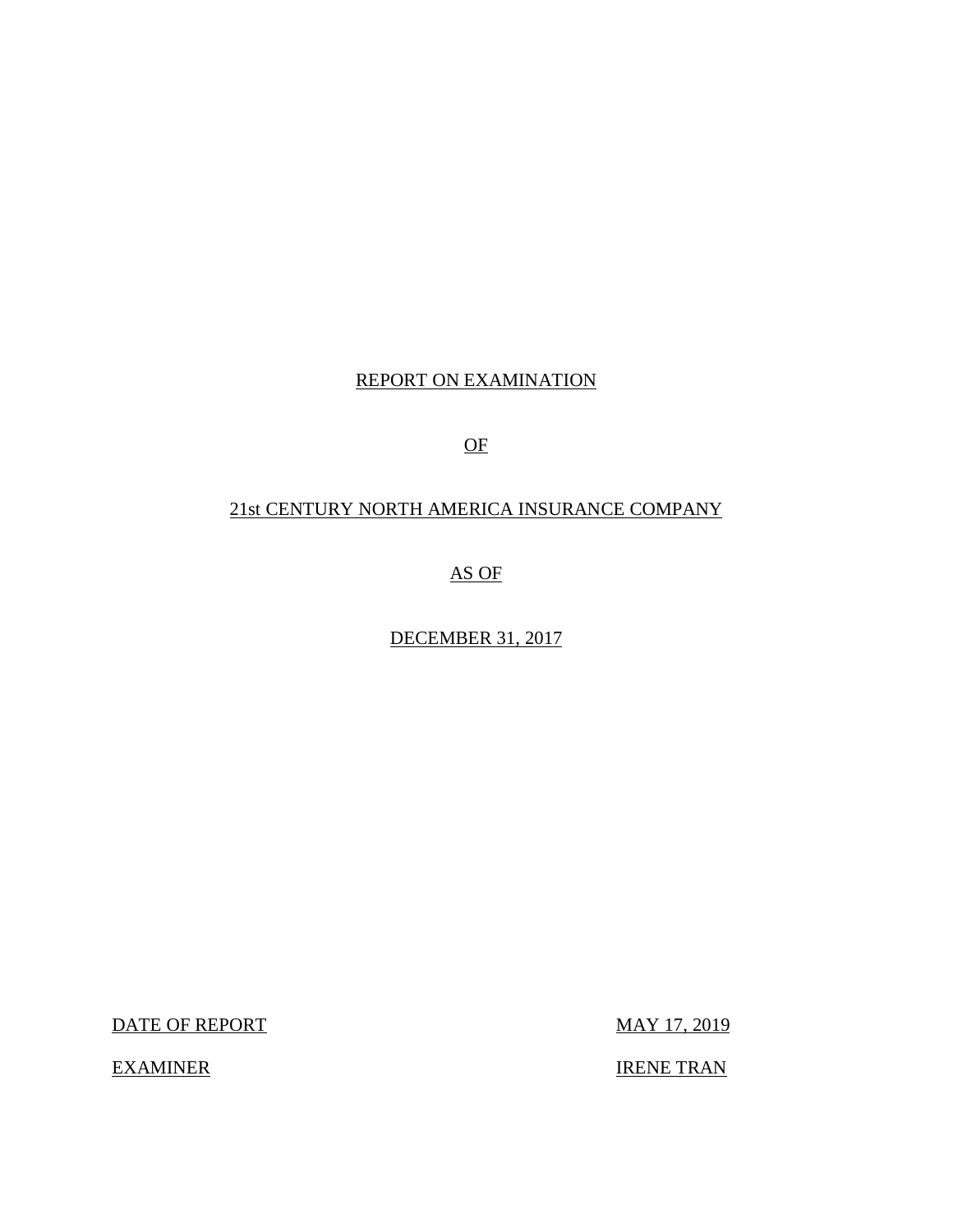## TABLE OF CONTENTS

| <b>ITEM</b> |                                                                                                                                                                                                                                    | PAGE NO.                                                                           |
|-------------|------------------------------------------------------------------------------------------------------------------------------------------------------------------------------------------------------------------------------------|------------------------------------------------------------------------------------|
| 1.          | Scope of examination                                                                                                                                                                                                               | $\overline{2}$                                                                     |
| 2.          | Description of Company                                                                                                                                                                                                             | 3                                                                                  |
| 3.          | A. Corporate governance<br>B. Territory and plan of operation<br>C. Reinsurance ceded<br>D. Holding company system<br>E. Significant operating ratios<br><b>Financial statements</b><br>A. Balance sheet<br>B. Statement of income | 3<br>$\overline{\mathcal{A}}$<br>5<br>$\overline{7}$<br>10<br>11<br>11<br>13<br>14 |
| 4.          | C. Capital and surplus account<br>Losses and loss adjustment expenses                                                                                                                                                              | 14                                                                                 |
| 5           | Subsequent events                                                                                                                                                                                                                  | 15                                                                                 |
| 6.          | Compliance with prior report on examination                                                                                                                                                                                        | 15                                                                                 |
| 7.          | Summary of comments and recommendations                                                                                                                                                                                            | 15                                                                                 |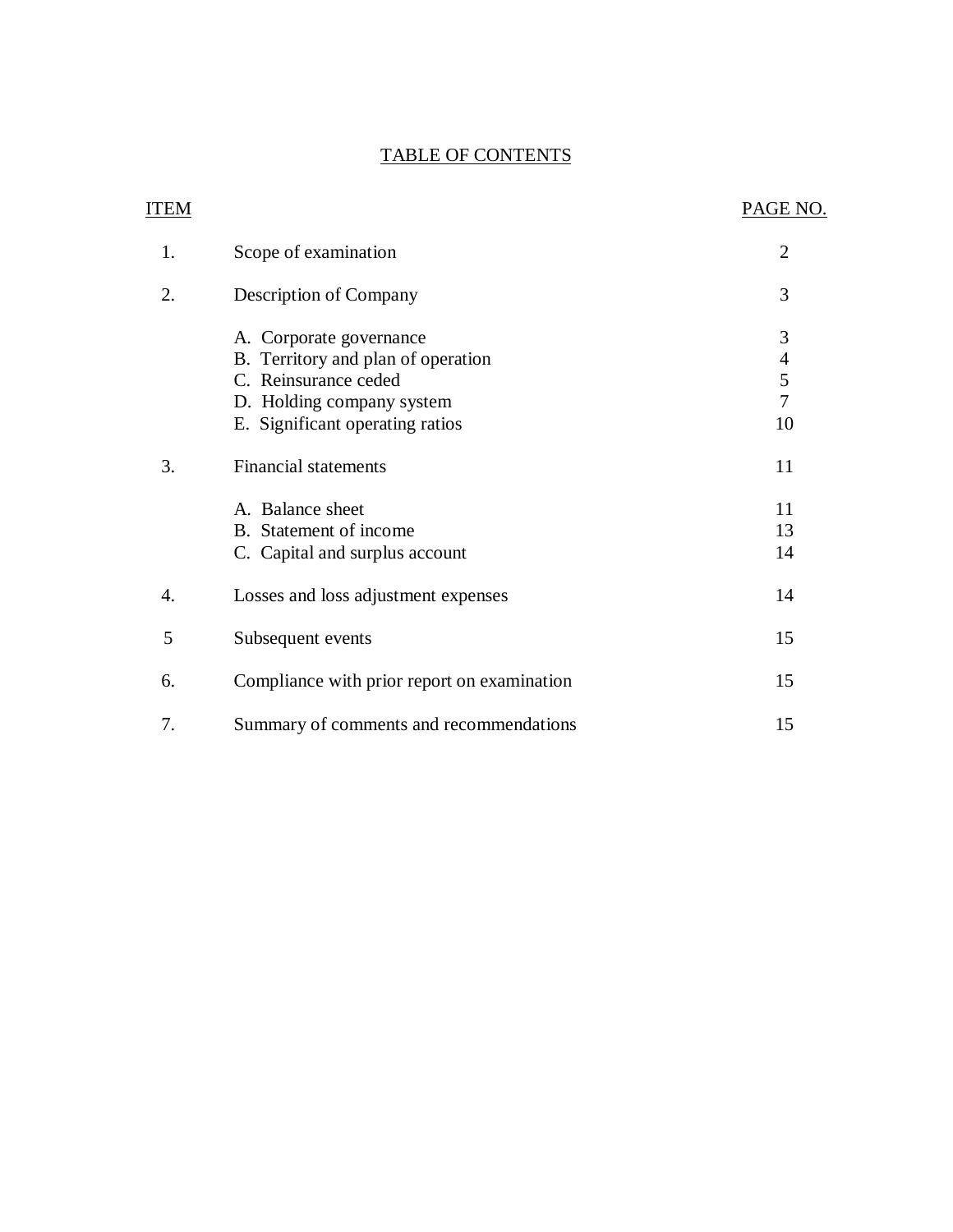

Governor **Superintendent** 

 **ANDREW M. CUOMO LINDA A. LACEWELL** 

June 24, 2019

 Honorable Linda A. Lacewell New York State Department of Financial Services Albany, New York 12257 Superintendent

Madam:

 Pursuant to the requirements of the New York Insurance Law, and in compliance with the instructions contained in Appointment Number 31703 dated January 30, 2018**,** attached hereto, I have made an examination into the condition and affairs of 21st Century North America Insurance Company as of December 31, 2017, and submit the following report thereon.

 Wherever the designation "the Company" appears herein without qualification, it should be understood to indicate 21st Century North America Insurance Company.

 Wherever the term "Department" appears herein without qualification, it should be understood to mean the New York State Department of Financial Services.

 The examination was conducted at the Company's administrative office located at 3 Beaver Valley Road, Wilmington, DE 19803.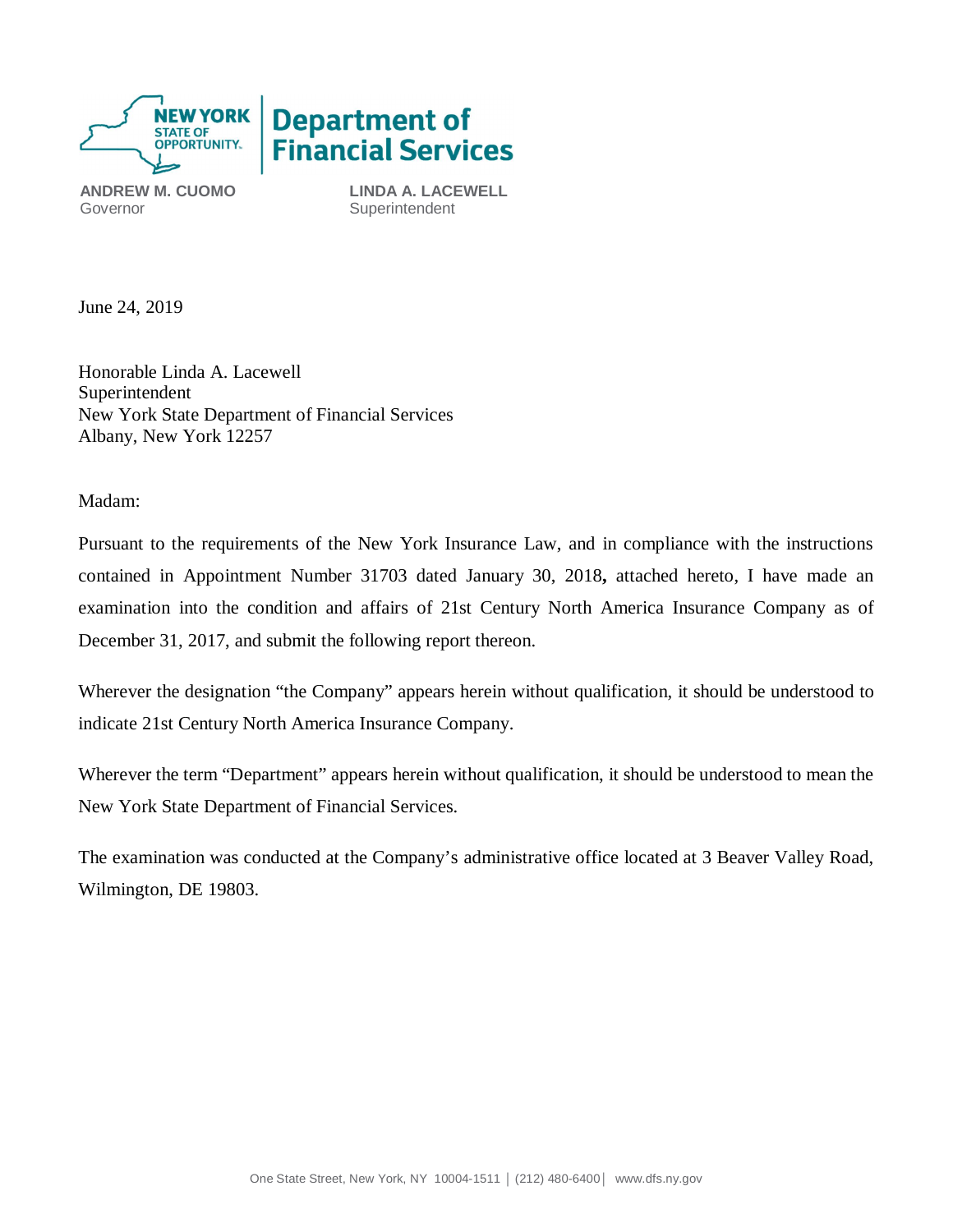### **1. SCOPE OF EXAMINATION**

<span id="page-3-0"></span> The previous examination was conducted as of December 31, 2013. This examination covered the four- year period from January 1, 2014 through December 31, 2017. Transactions occurring subsequent to this period were reviewed where deemed appropriate by the examiner. The Department has performed a coordinated examination of the Company*,* a multi-state insurer.

 Insurance Exchange subgroup of the Farmers Insurance Group of companies. The Company is part of the 21st Century subgroup, which is also part of the Farmers Insurance Group of companies. The examination was a coordinated examination with California as the lead state of the Farmers

 Commissioners ("NAIC") Financial Condition Examiners Handbook ("Handbook"), which requires that we plan and perform the examination to evaluate the financial condition and identify current and prospective risks of the Company by obtaining information about the Company including corporate governance, identifying and assessing inherent risks within the Company, and evaluating system controls and procedures used to mitigate those risks. This examination also includes assessing the principles used and significant estimates made by management, as well as evaluating the overall financial statement presentation, and management's compliance with New York laws, statutory accounting principles, and annual statement instructions. This examination was conducted in accordance with the National Association of Insurance

This examination report includes, but is not limited to, the following:

 Management and control Territory and plan of operation Financial statement presentation Summary of recommendations Company history Reinsurance Holding company description Loss review and analysis

 comments and recommendations contained in the prior report on examination. A review was also made to ascertain what action was taken by the Company with regard to

 involve departures from laws, regulations or rules, or that are deemed to require explanation or description. This report on examination is confined to financial statements and comments on those matters that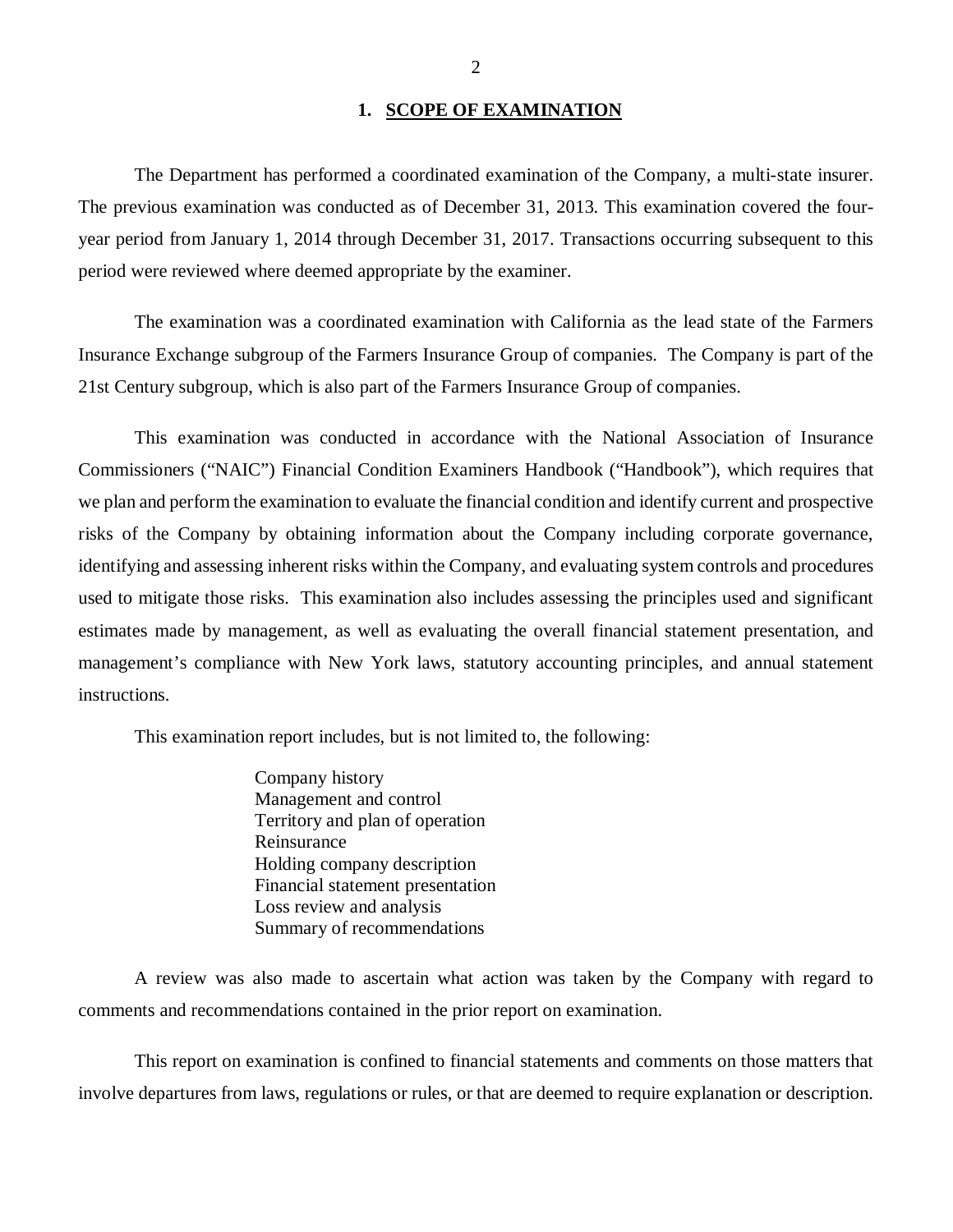### **2. DESCRIPTION OF COMPANY**

<span id="page-4-0"></span> of New York on September 19, 1985 and commenced business on January 8, 1986. On the same date, the Company was acquired by American International Group, Inc. On April 22, 1986, the Company changed its name to American International Insurance Company. The Company was incorporated as Belgian General Insurance Company under the laws of the State

 the other member companies within the 21st Century Personal Auto Group Pool (Pool). FGI is the Attorney-in-Fact for FIE. FGI sold the Pool entities to three affiliated companies: (1) FIE 80%; (2) Truck Insurance Exchange 10%; and (3) Fire Insurance Exchange 10% (collectively referred to as the FIE Exchanges). On April 1, 2010, the Company changed its name to 21st Century North America Insurance Company. Company.<br>A. Corporate Governance On July 1, 2009, FGI, a subsidiary of Zurich Financial Services Group, acquired the Company and

 Pursuant to the Company's charter and by-laws, management of the Company is vested in a board of directors consisting of not less than seven members nor more than thirteen members. The board meets four times during each calendar year. At December 31, 2017, the board of directors was comprised of the following seven members:

| Name and Residence                        | <b>Principal Business Affiliation</b>    |
|-------------------------------------------|------------------------------------------|
| Richard Michael Ferraro                   | West Region Director,                    |
| Thousand Oaks, CA                         | <b>Private Equity Consulting</b>         |
| Scott William Hood                        | Senior Consultant,                       |
| Leawood, KS                               | Rockdale Group                           |
| Gail Nanette Jackson<br>Playa del Rey, CA | Physician                                |
| Sherman Lenard Lewis III                  | President,                               |
| Pearland, TX                              | The Lewis Group                          |
| Gerald Alden McElroy                      | CEO.                                     |
| La Quinta, CA                             | <b>Insight Risk Management Solutions</b> |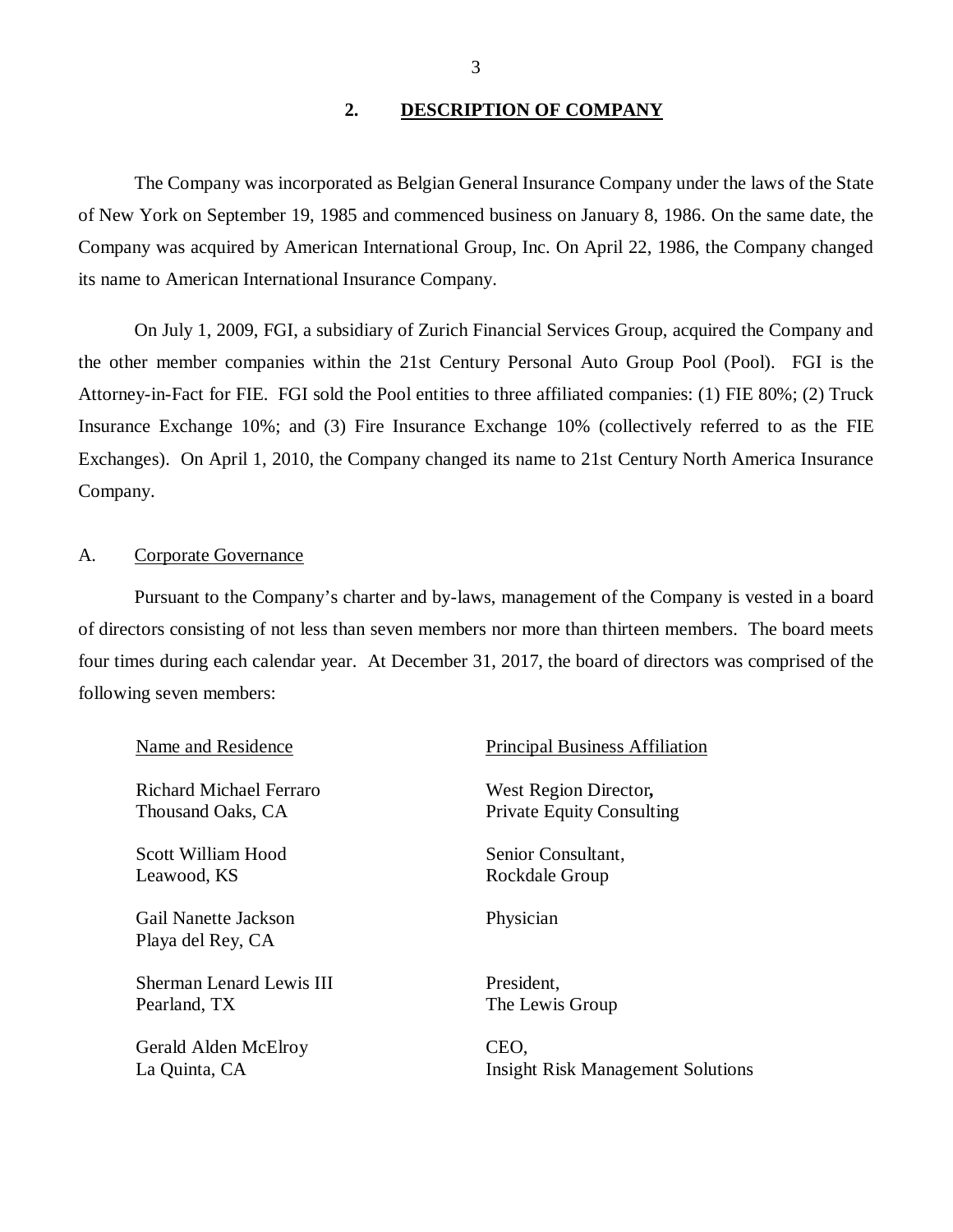<span id="page-5-0"></span>Name and Residence **Principal Business** Affiliation

Glenn Alan Pfeil\* President, Wilmington, DE

Bryan Marc Rothenberg **Attorney**, Plainview, NY

Famers Insurance Exchange

Company and 21st Century National Insurance

21st Century North America Insurance

As of December 31, 2017, the principal officers of the Company were as follows:

| Name               | Title     |
|--------------------|-----------|
| Glenn Alan Pfeil*  | President |
| Doren Eugene Hohl  | Secretary |
| Theresa Leona Harm | Treasurer |

 \*Glenn Alan Pfeil retired effective January 4, 2019. He was replaced by William Loucks as President and Director effective October 1, 2018.

## B. Territory and Plan of Operation

 District of Columbia. As of December 31, 2017*,* the Company was licensed to write business in all fifty states and the

 defined in the following numbered paragraphs of Section 1113(a) of the New York Insurance Law: As of the examination date, the Company was authorized to transact the kinds of insurance as

| Paragraph      | Line of Business                               |
|----------------|------------------------------------------------|
| 3              | Accident & health                              |
| $\overline{4}$ | Fire                                           |
| 5              | Miscellaneous property                         |
| 6              | Water damage                                   |
| 7              | Burglary and theft                             |
| 8              | Glass                                          |
| 9              | Boiler and machinery                           |
| 10             | Elevator                                       |
| 11             | Animal                                         |
| 12             | Collision                                      |
| 13             | Personal injury liability                      |
| 14             | Property damage liability                      |
| 15             | Workers' compensation and employers' liability |
| 16             | Fidelity and surety                            |
| 17             | Credit                                         |

4

Company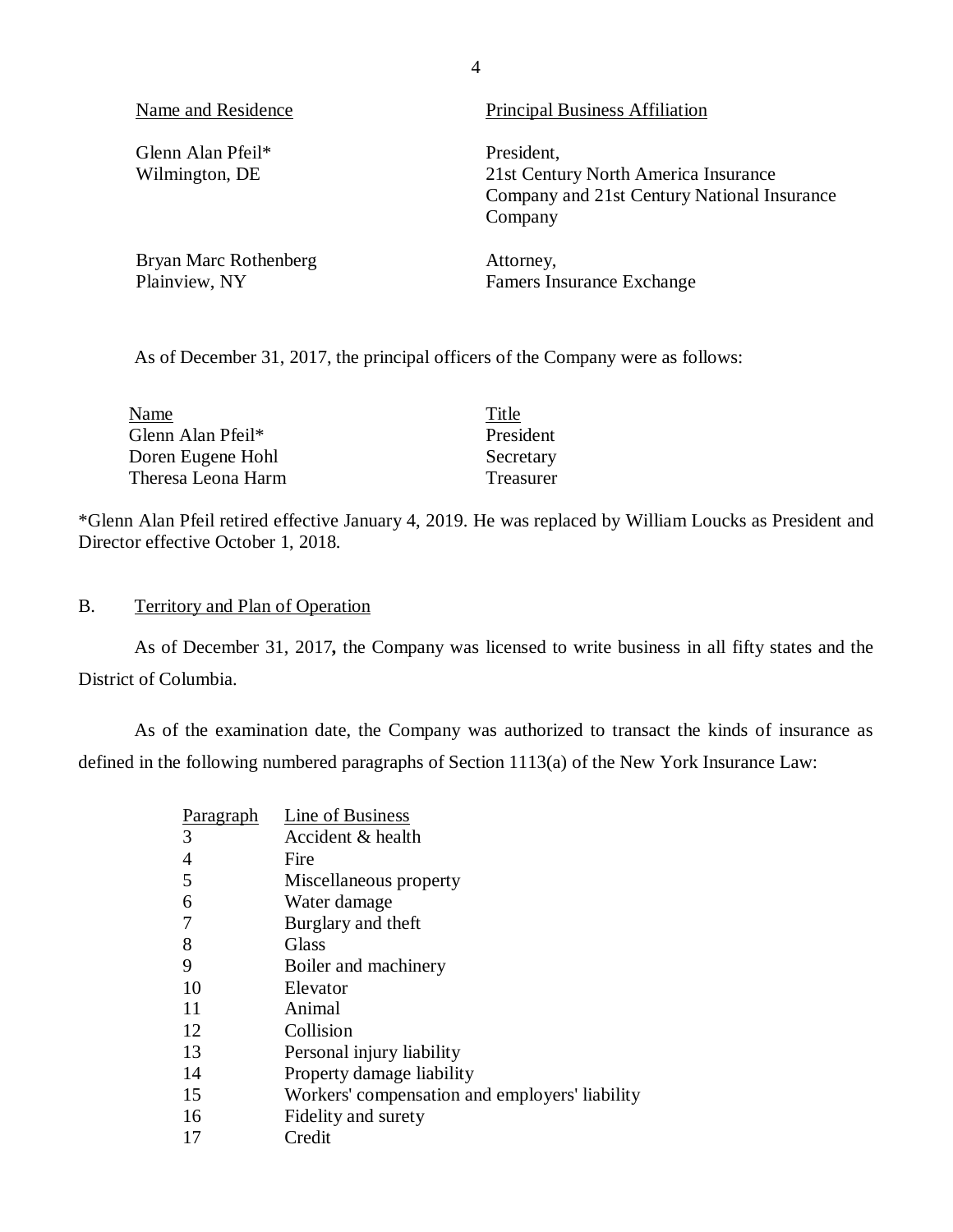<span id="page-6-0"></span>

| Paragraph | Line of Business                           |
|-----------|--------------------------------------------|
| 19        | Motor vehicle and aircraft physical damage |
| 20        | Marine and inland marine                   |
| 21        | Marine protection and indemnity            |

 Based upon the lines of business for which the Company is licensed and the Company's current capital structure, and pursuant to the requirements of Articles 13 and 41 of the New York Insurance Law, the Company is required to maintain a minimum surplus to policyholders in the amount of \$5,000,000.

The following schedule shows the direct and assumed premiums written by the Company for the period under examination:

| Calendar Year | Direct Premiums | <b>Assumed Premiums</b> | <b>Total Gross Premiums</b> |
|---------------|-----------------|-------------------------|-----------------------------|
| 2014          | \$136,019,781   | \$1,512,615,142         | \$1,648,634,923             |
| 2015          | \$108,215,995   | \$1,368,903,201         | \$1,477,119,196             |
| 2016          | \$85,609,321    | \$1,119,771,960         | \$1,205,381,281             |
| 2017          | \$36,857,017    | \$786,980,170           | \$823,837,187               |

 markets its personal automobile insurance through direct marketing programs of the 21st Century Group. The Company's core business is private passenger auto liability and physical damage. The Company

 Connecticut, New York and Florida accounting for 56% of the premium volume. The Company ceased writing new business at the end of 2016 resulting in decline of business by approximately 57% in 2017. The Company's direct premiums mainly originated from the eastern United States, with

### C. Reinsurance Ceded

### Intercompany Pooling Agreement

 inter-company pooling agreement effective June 30, 2009, (Pooling Agreement). This agreement is currently in effect with 14 affiliated insurance companies and the Company, who is the lead company for the pool. Under the terms of the Pooling Agreement, each of the participants cedes 100% of their net business written to the Company. The Company cedes the pool losses prior to 2009 back to pool members based on each pool member's fixed pool participation percentage. The Company cedes pool losses after 2009 to FIE. This Pooling Agreement was amended effective June 1, 2016. This amendment had 3 parts: 1) changing the number of pool participants from 18 to 15, 2) changing the Company's pooling participation As part of the acquisition by the FIE Exchanges, the Company entered into an amended and restated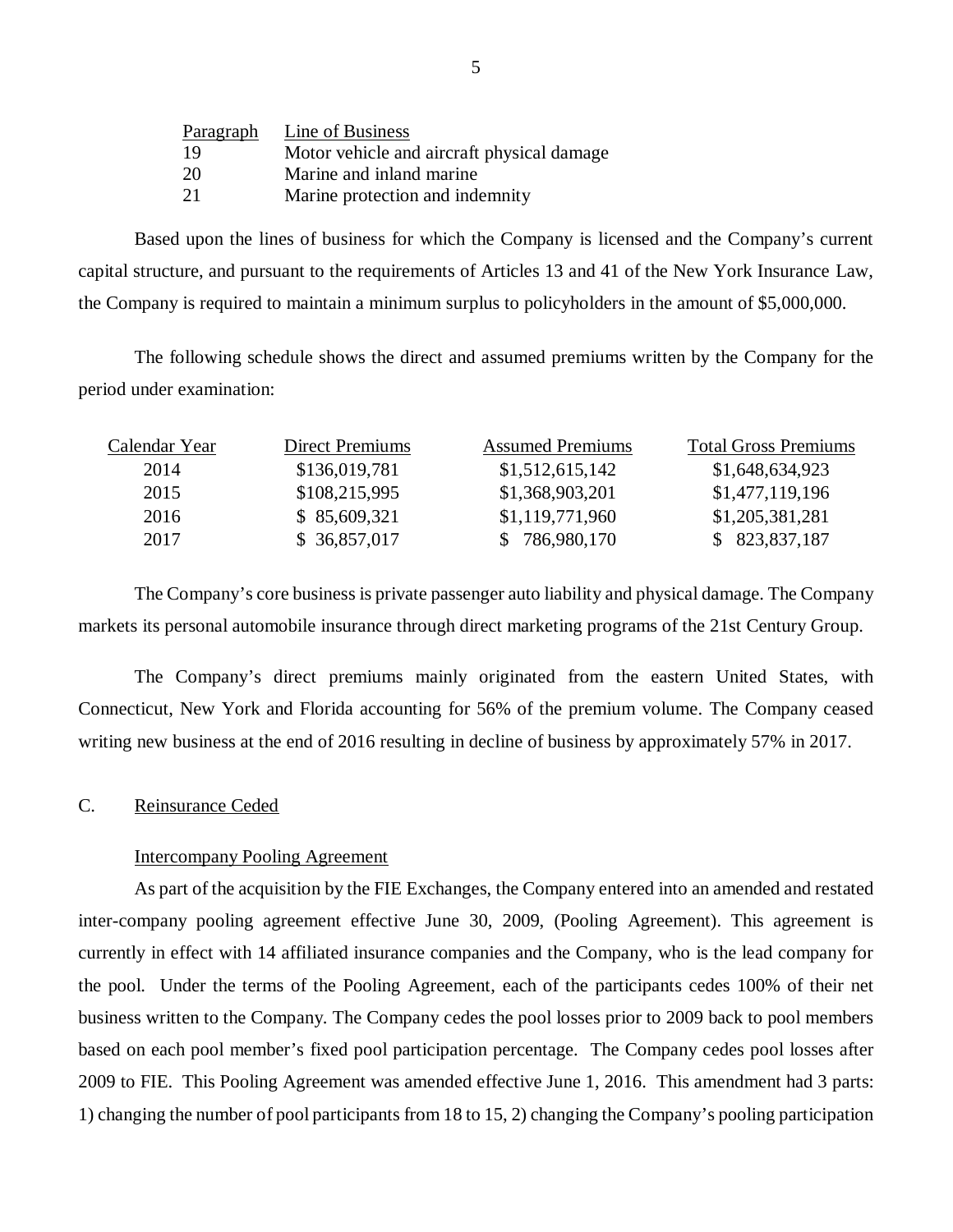percentage to 25.5% from 23%, and 3) beginning in 2017, the Company ceased ceding any percentage of this business back to the pool participants, instead ceding 100% to FIE. The agreement and amendment were approved by the Department.

 percentages at December 31, 2014, 2015, 2016 and 2017: The following is a list of member companies in the Pooling Agreement and the applicable pooling

|                                                | Pooling        |            |            |
|------------------------------------------------|----------------|------------|------------|
|                                                | Percentage     | Pooling    | Pooling    |
|                                                | 12/31/2014 and | Percentage | Percentage |
| Company                                        | 12/31/2015     | 12/31/2016 | 12/31/2017 |
| 21st Century North America Insurance Company * | 23.00%         | 25.50%     | 100.00%    |
| 21st Century Centennial Insurance Company      | 20.00%         | 20.00%     | 0.00%      |
| 21st Century Insurance Company                 | 20.00%         | 20.00%     | 0.00%      |
| 21st Century Premier Insurance Company         | 10.00%         | 10.00%     | 0.00%      |
| 21st Century Security Insurance Company        | 8.00%          | 8.00%      | 0.00%      |
| Farmers Insurance Hawaii, Inc.                 | 4.00%          | 4.00%      | 0.00%      |
| 21st Century Assurance Company                 | 2.00%          | 2.00%      | 0.00%      |
| 21st Century Indemnity Insurance Company       | 2.00%          | 2.00%      | 0.00%      |
| 21st Century Pacific Insurance Company         | 2.00%          | 2.00%      | 0.00%      |
| 21st Century Preferred Insurance Company       | 2.00%          | 2.00%      | 0.00%      |
| 21st Century Pinnacle Insurance Company        | 1.75%          | 1.75%      | 0.00%      |
| 21st Century Auto Insurance Company of New     |                |            |            |
| Jersey **                                      | 1.50%          | N/A        | N/A        |
| 21st Century Advantage Insurance Company       | 1.00%          | 1.00%      | 0.00%      |
| 21st Century National Insurance Company        | 1.00%          | 1.00%      | 0.00%      |
| 21st Century Superior Insurance Company **     | 1.00%          | N/A        | N/A        |
| American Pacific Insurance Company, Inc.       | 0.50%          | 0.50%      | 0.00%      |
| 21st Century Casualty Insurance Company        | 0.25%          | 0.25%      | 0.00%      |
| 21st Century Insurance Company of the          |                |            |            |
| Southwest **                                   | 0.00%          | N/A        | N/A        |
|                                                | 100.00%        | 100.00%    | 100.00%    |

\* The lead company of the Pool.

 \*\* Removed from the Pooling Agreement effective June 1, 2016.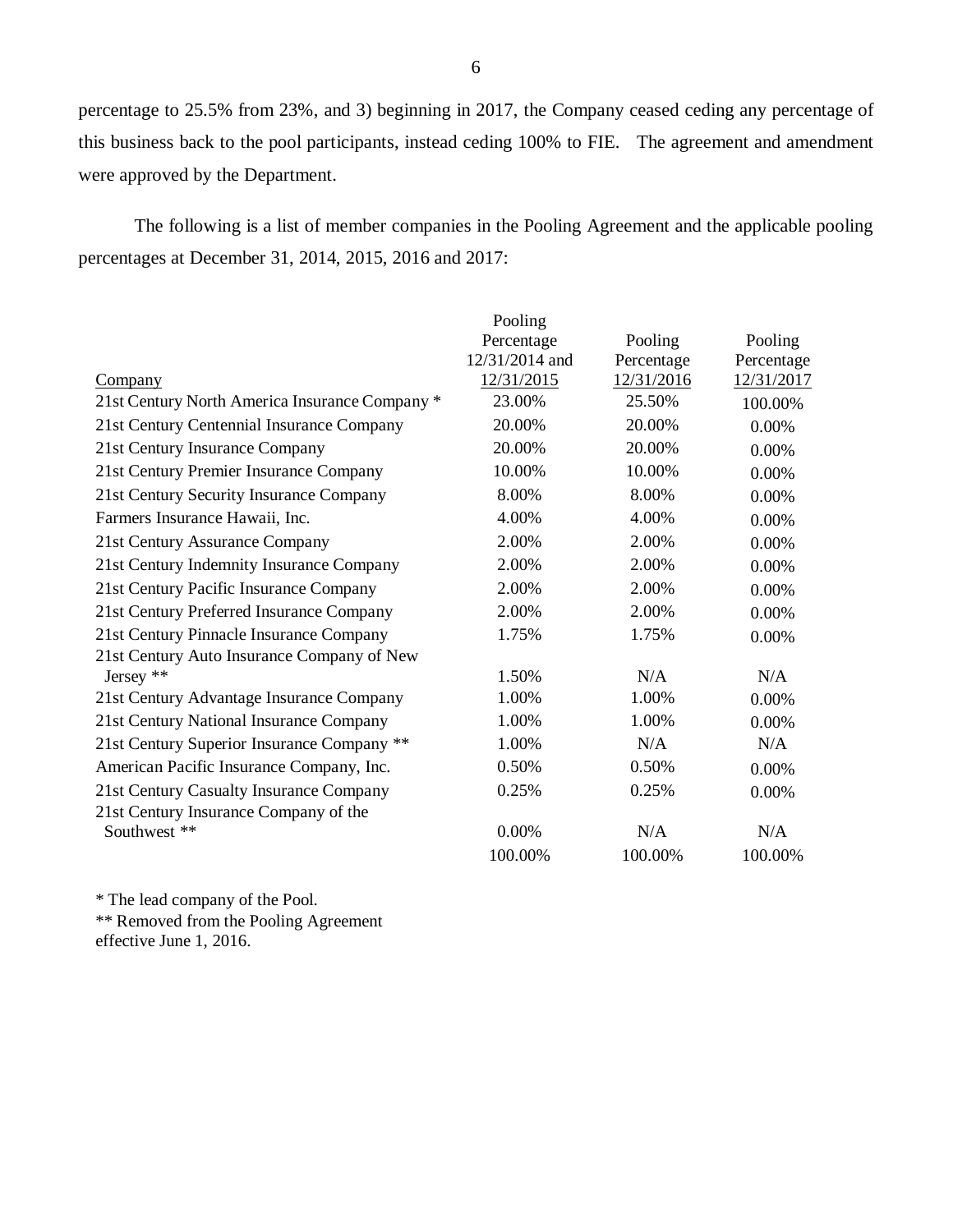### Reinsurance Ceded Program

<span id="page-8-0"></span> Effective June 30, 2009, the Company entered into an Amended and Restated 100% Quota Share Reinsurance Agreement with FIE whereby 100% of the net liability of the Pool will be ceded to FIE by the Company. This agreement was approved by the Department on August 15, 2011.

 Because the Company cedes 100% to FIE, the Company retains no underwriting risk, but does retain significant credit risk/counterparty risk. The collectability of the reinsurance recoverable from FIE may have significant financial impact on the Company. At December 31, 2017, the Company had a reinsurance recoverable from FIE of \$879,612,000.

 York Insurance Law. The agreement was filed with the Department pursuant to the provisions of Section 1505(d)(2) of the New York Insurance Law. The above reinsurance agreement with FIE was reviewed for compliance with Article 15 of the New

 Examination review found that the Schedule F data reported by the Company in its filed annual statement accurately reflected its reinsurance transactions. Additionally, management has represented that all material ceded reinsurance agreements transfer both underwriting and timing risk as set forth in SSAP No. 62R. Representations were supported by appropriate risk transfer analyses and an attestation from the Company's Chief Executive Officer and Chief Financial Officer pursuant to the NAIC Annual Statement Instructions. Additionally, examination review indicated that the Company was not a party to any finite reinsurance agreements. The ceded reinsurance agreement was accounted for utilizing reinsurance accounting as set forth in SSAP No. 62R.

### D. Holding Company System

 owned by Mid-Century Insurance Company, a California domiciled insurer which is a subsidiary of Farmers Insurance Exchange (80%), Fire Insurance Exchange (10%) and Truck Insurance Exchange (10%) (collectively the "Exchanges"). The Exchanges are inter-insurance exchanges owned by their policyholders an organized under the laws of the State of California. The Company is a member of the Farmers Insurance Group of Companies. The Company is 100%

 Pursuant to agreements with FIE, FIE will provide, or arrange for provision of services to the Company, including investment management services. Besides the management and administration services, FIE also assumes the premiums and losses from the Company.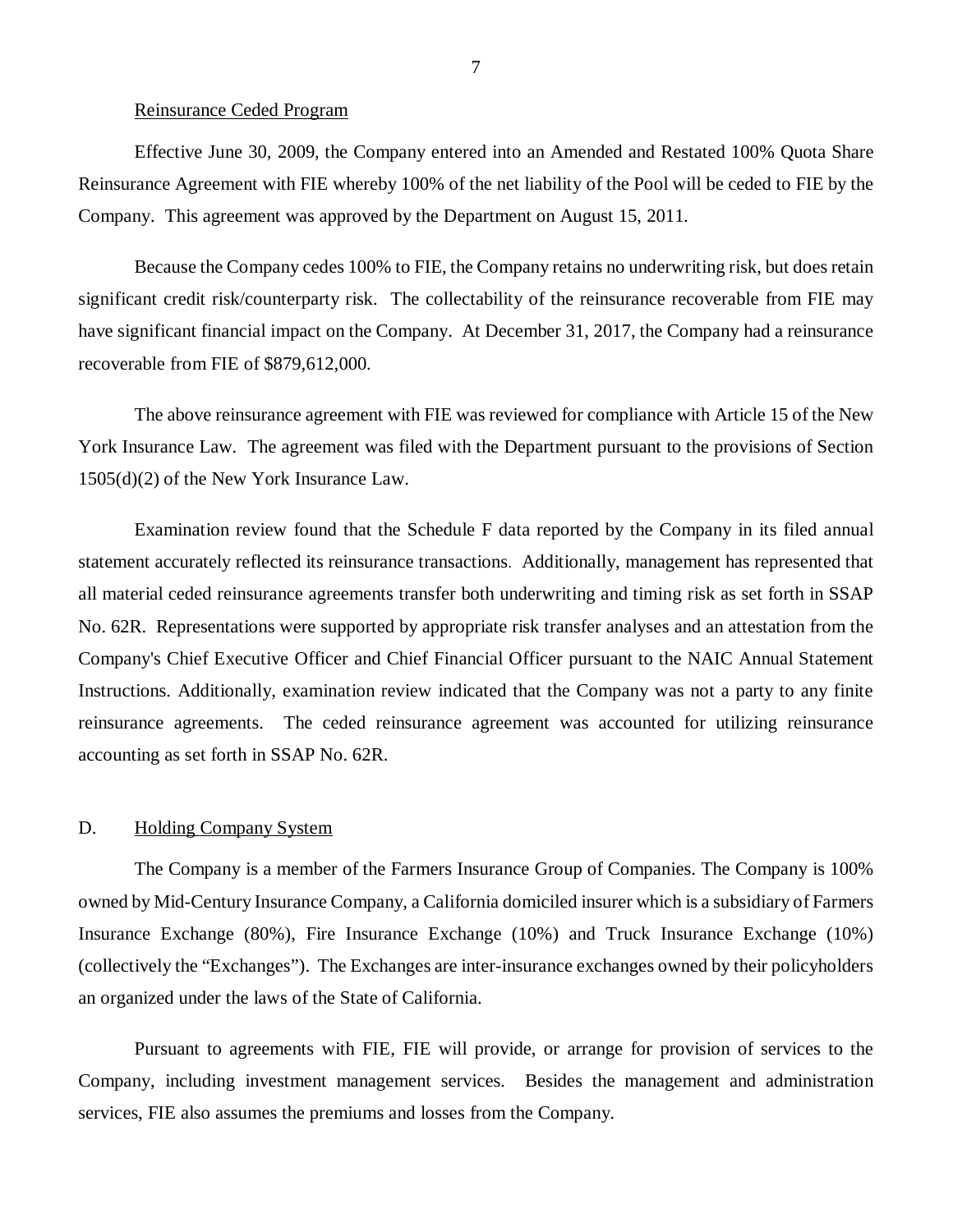California domiciled company; (2) 21st Century Pinnacle Insurance Company, a New Jersey domiciled company, and; (3) 21st Century Advantage Insurance Company, a Minnesota domiciled company. The Company owns all the common stock of (1) 21st Century Superior Insurance Company, a

 such filings were complete and were filed in a timely manner pursuant to Article 15 of the New York Insurance Law and Department Regulation 52**.**  A review of the Holding Company Registration Statements filed with this Department indicated that

The following is an organization chart at December 31, 2017:

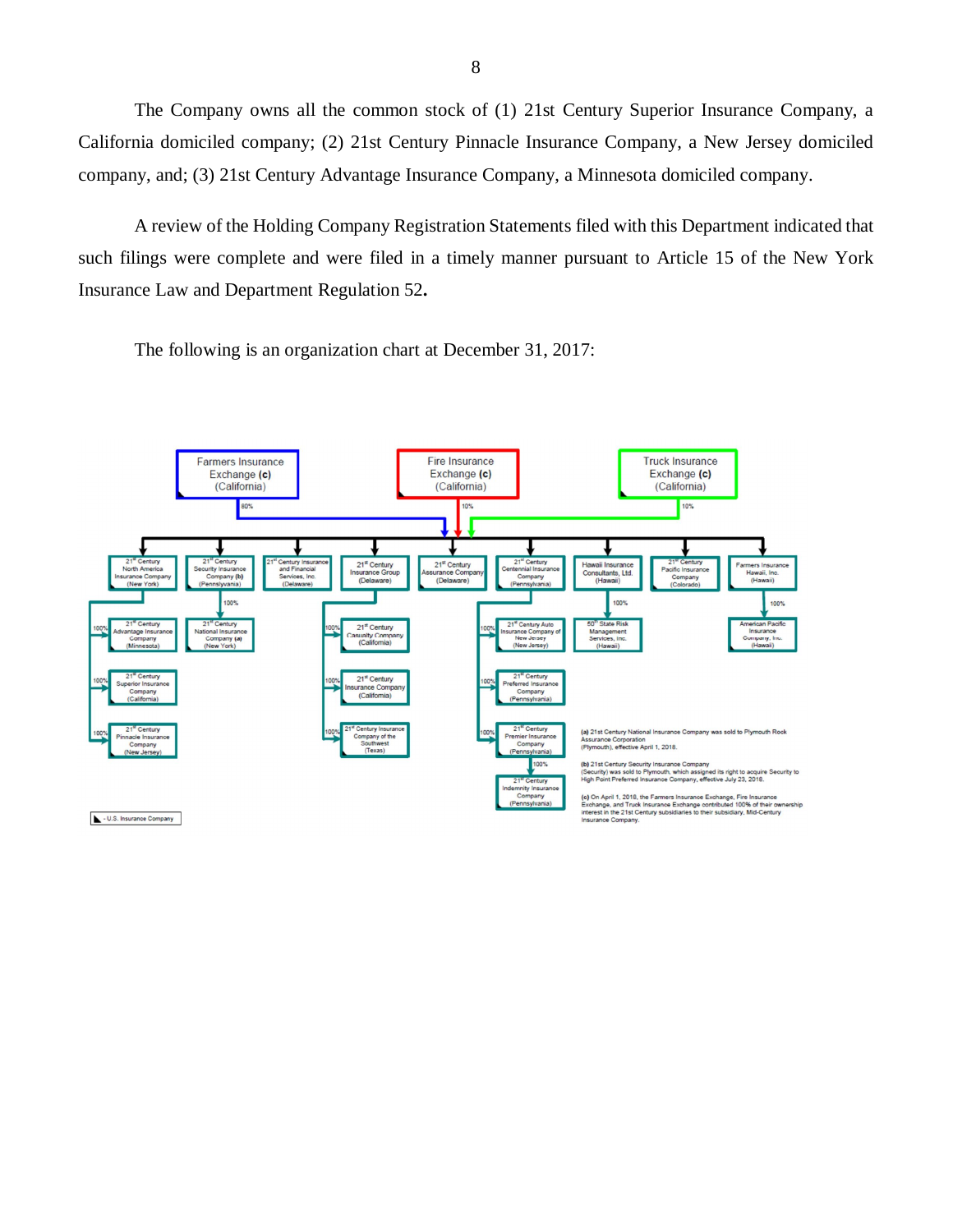### Holding Company Agreements

 its holding company system: At December 31, 2017, the Company was party to the following agreements with other members of

### Service Agreement

 June 30, 2009, which was amended and restated effective September 6, 2011. That agreement was replaced by the service agreement effective July 1, 2015 whereby FIE provides underwriting, claim settlement, reinsurance, legal, regulatory reporting, financial, and general administrative services to the Company. The Company paid \$6,892,394 in expenses for services provided in 2017 under this agreement. This agreement was filed with the Department, pursuant to Section 1505 of the New York Insurance Law. The Company originally entered into an amended and restated service agreement with FIE effective

### Investment Services Agreement

 According to the agreement, FIE provides investment management services to the Company. The agreement was filed with the Department pursuant to Section 1505(d)(3) of the New York Insurance Law. The Company entered into an investment services agreement with FIE effective January 1, 2010.

### Tax Sharing Agreement

 September 1, 2013. Pursuant to the terms of the agreement, the parties file consolidated federal income tax returns. The agreement stipulates that the Company's tax liability on a consolidated basis is not to exceed the Company's tax that it would have paid on a stand-alone basis. The agreement was filed with the Department pursuant to Section 1505 of the New York Insurance Law. The Company participates in a tax sharing agreement with FIE and affiliated companies effective

### Revolving Credit Facility Framework Agreement

 Effective January 25, 2017, the Company and certain affiliated companies of FIE entered into a revolving credit facility framework agreement to eliminate the need to maintain large cash balances among participating affiliates as required under the affiliated reinsurance agreements. The agreement allows short- term loans to be made within participating affiliates; the terms of the loans are negotiable at least once every three years. This agreement was filed and non-disapproved by the Department pursuant to Section 1505 of the New York Insurance Law.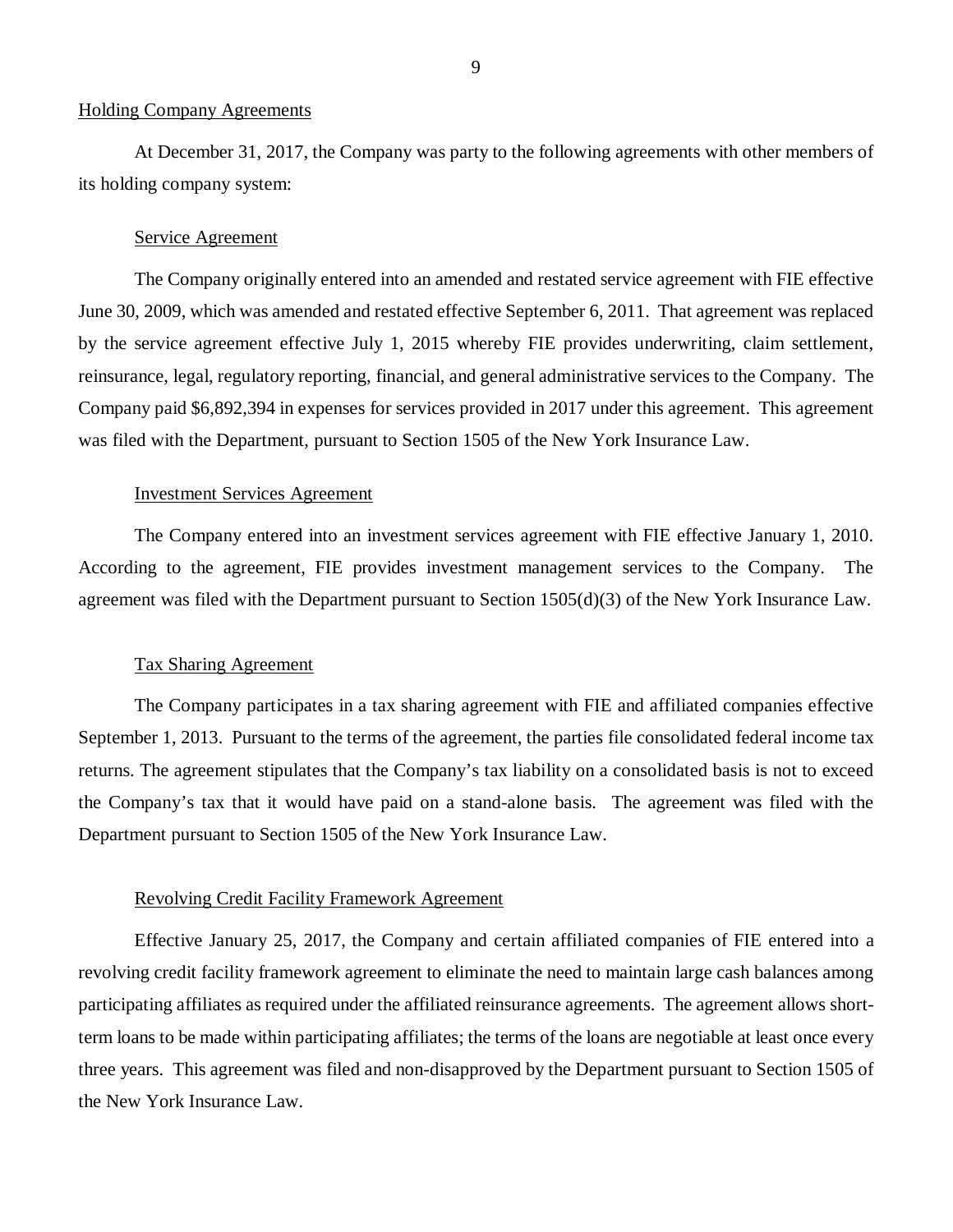### <span id="page-11-0"></span>E. Significant Ratios

 100% of its business to FIE. The Company's operating and underwriting ratios are not meaningful because the Company cedes

 measure of the minimum amount of capital appropriate for a reporting entity to support its overall business operations in consideration of its size and risk profile. An RBC of 200 or below can result in regulatory action. There were no financial adjustments in this report that impacted the company's RBC score. The Company's reported risk based capital score (RBC) was 26,851.7% at 12/31/17. The RBC is a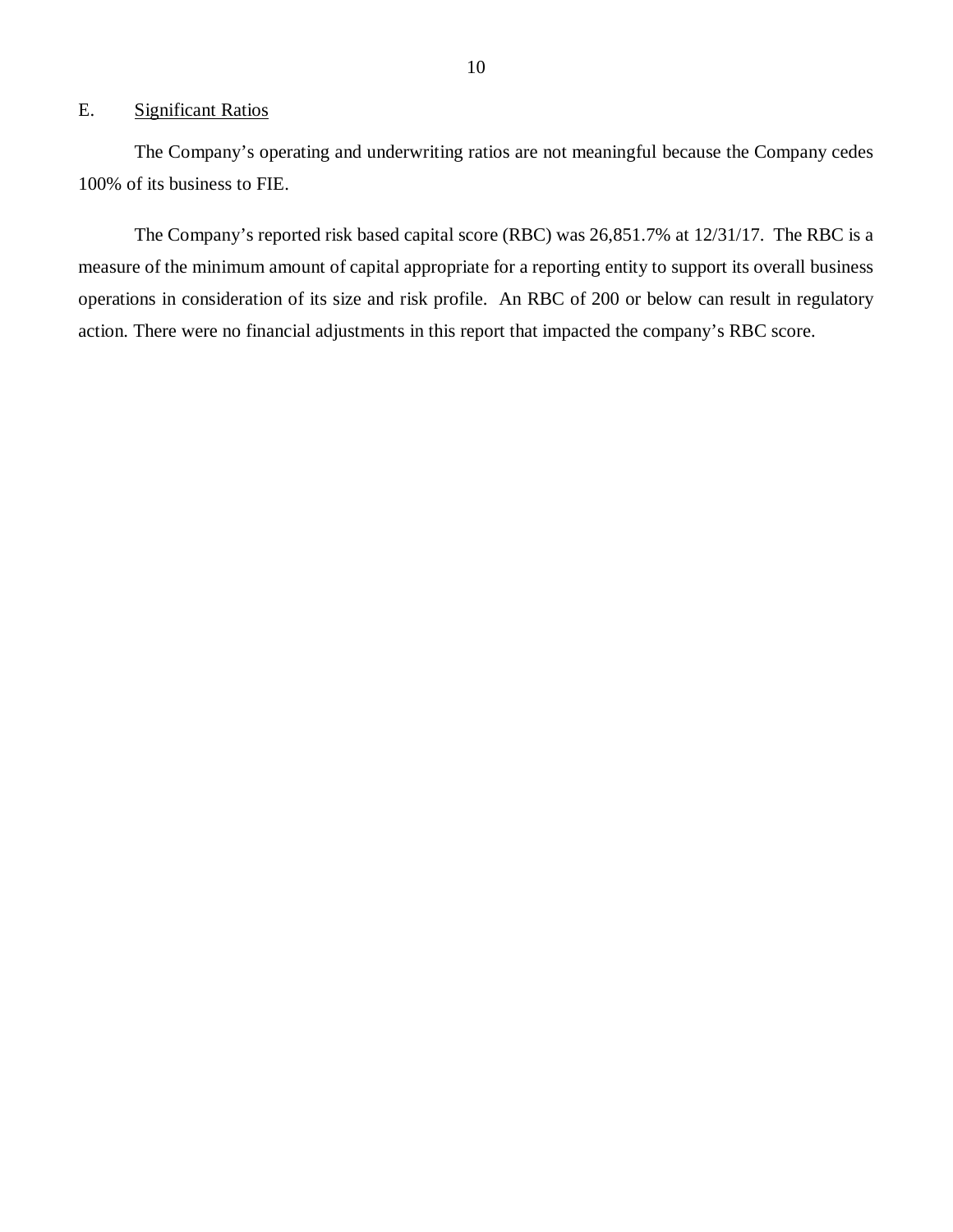**3. FINANCIAL STATEMENTS** 

### A Balance Sheet

 2017 as reported by the Company: The following shows the assets, liabilities and surplus as regards policyholders as of December 31,

| <b>Assets</b>                                        |               | <b>Assets Not</b>    | Net Admitted  |
|------------------------------------------------------|---------------|----------------------|---------------|
|                                                      | Assets        | Admitted             | <b>Assets</b> |
| <b>Bonds</b>                                         | \$467,284,942 | \$<br>$\overline{0}$ | \$467,284,942 |
| Common stocks (stocks)                               | 103,506,329   | $\overline{0}$       | 103,506,329   |
| Cash, cash equivalents and short-term investments    | 13,600,900    | $\overline{0}$       | 13,600,900    |
| Unsettled investment transaction                     | 36,563        | $\overline{0}$       | 36,563        |
| Investment income due and accrued                    | 3,645,923     | 3,000                | 3,642,923     |
| Amounts recoverable from reinsurers                  | 707,694       | $\boldsymbol{0}$     | 707,694       |
| Net deferred tax asset                               | 152,585       | $\theta$             | 152,585       |
| Receivables from parent, subsidiaries and affiliates | 5,635,083     | $\boldsymbol{0}$     | 5,635,083     |
| Total assets                                         | \$594,570,019 | \$3,000              | \$594,567,019 |
| <b>Liabilities, Surplus and Other Funds</b>          |               |                      |               |
| <u>Liabilities</u>                                   |               |                      |               |
| Losses and loss adjustment expenses                  |               |                      | \$15,641,134  |
| Ceded reinsurance premiums payable                   |               |                      |               |
| (net of ceding commissions)                          |               |                      | (30,221)      |
| Payable to parent, subsidiaries and affiliates       |               |                      | 6,892,394     |
| <b>Total liabilities</b>                             |               |                      | \$22,503,307  |
| <b>Surplus and Other Funds</b>                       |               |                      |               |
| Common capital stock                                 |               | 5,000,000<br>S.      |               |
| Gross paid in and contributed surplus                |               | 133,800,000          |               |
| Unassigned funds (surplus)                           |               | 433,263,712          |               |
| Surplus as regards policyholders                     |               |                      | 572,063,712   |
| Total liabilities, surplus and other funds           |               |                      | \$594,567,019 |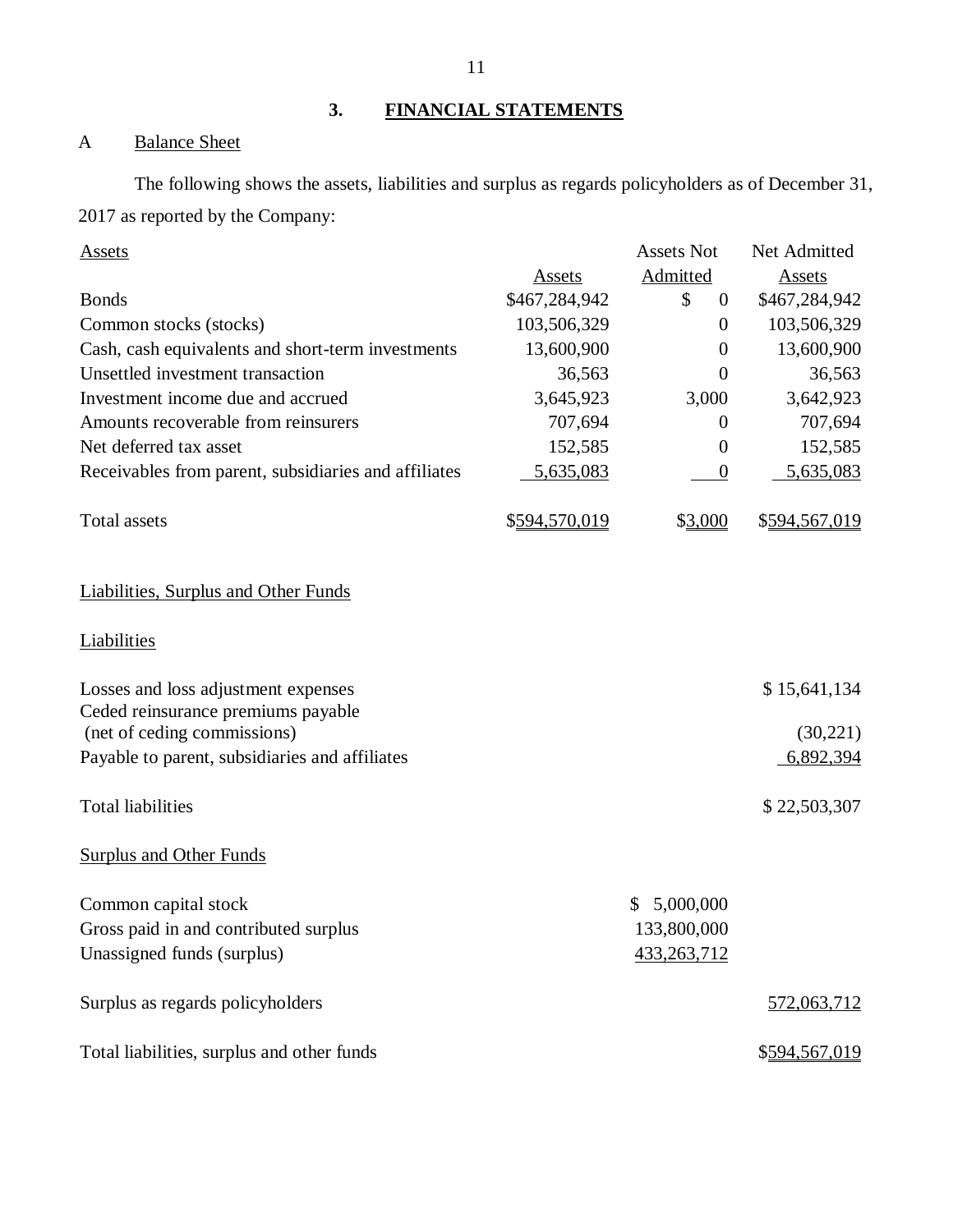Note: The Internal Revenue Service has completed its audits of the Company's consolidated Federal Income Tax returns through tax year 2013. All material adjustments, if any, made subsequent to the date of examination and arising from said audits, are reflected in the financial statements included in this report. Audits covering tax years 2014 through 2016 are currently under examination. The examiner is unaware of any potential exposure of the Company to any tax assessment and no liability has been established herein relative to such contingency.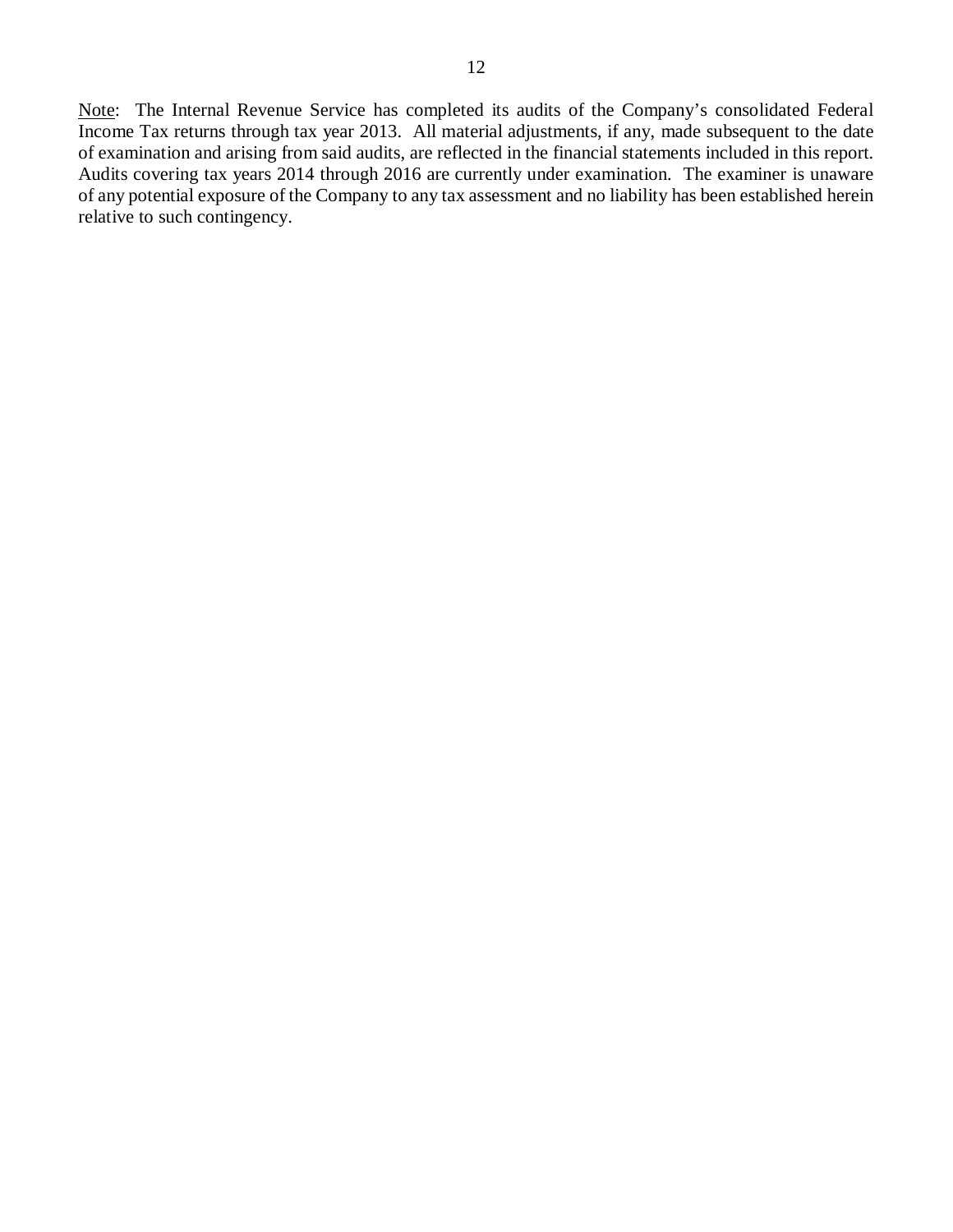### B. Statement of Income

The net income for the examination period as reported by the Company was \$26,027,330 as detailed below:

| <b>Underwriting Income</b>                         |              |                  |          |
|----------------------------------------------------|--------------|------------------|----------|
| Premiums earned                                    |              | \$               | $\theta$ |
| Deduction:                                         |              |                  |          |
| Losses and loss adjustment expenses incurred       | \$2,674,891  |                  |          |
| Total underwriting deductions                      |              | <u>2,674,891</u> |          |
| Net underwriting gain or (loss)                    |              | \$(2,674,891)    |          |
| <b>Investment Income</b>                           |              |                  |          |
| Net investment income earned                       | \$41,236,472 |                  |          |
| Net realized capital gain or (loss)                | (5,434,584)  |                  |          |
| Net investment gain or (loss)                      |              | 35,801,888       |          |
| Other Income                                       |              |                  |          |
| Miscellaneous expenses                             | (1,474)      |                  |          |
| Total other income or (loss)                       |              |                  | (1, 474) |
| Net income before federal and foreign income taxes |              | \$33,125,523     |          |
| Federal and foreign income taxes incurred          |              | 7,098,193        |          |
| Net income                                         |              | \$26,027,330     |          |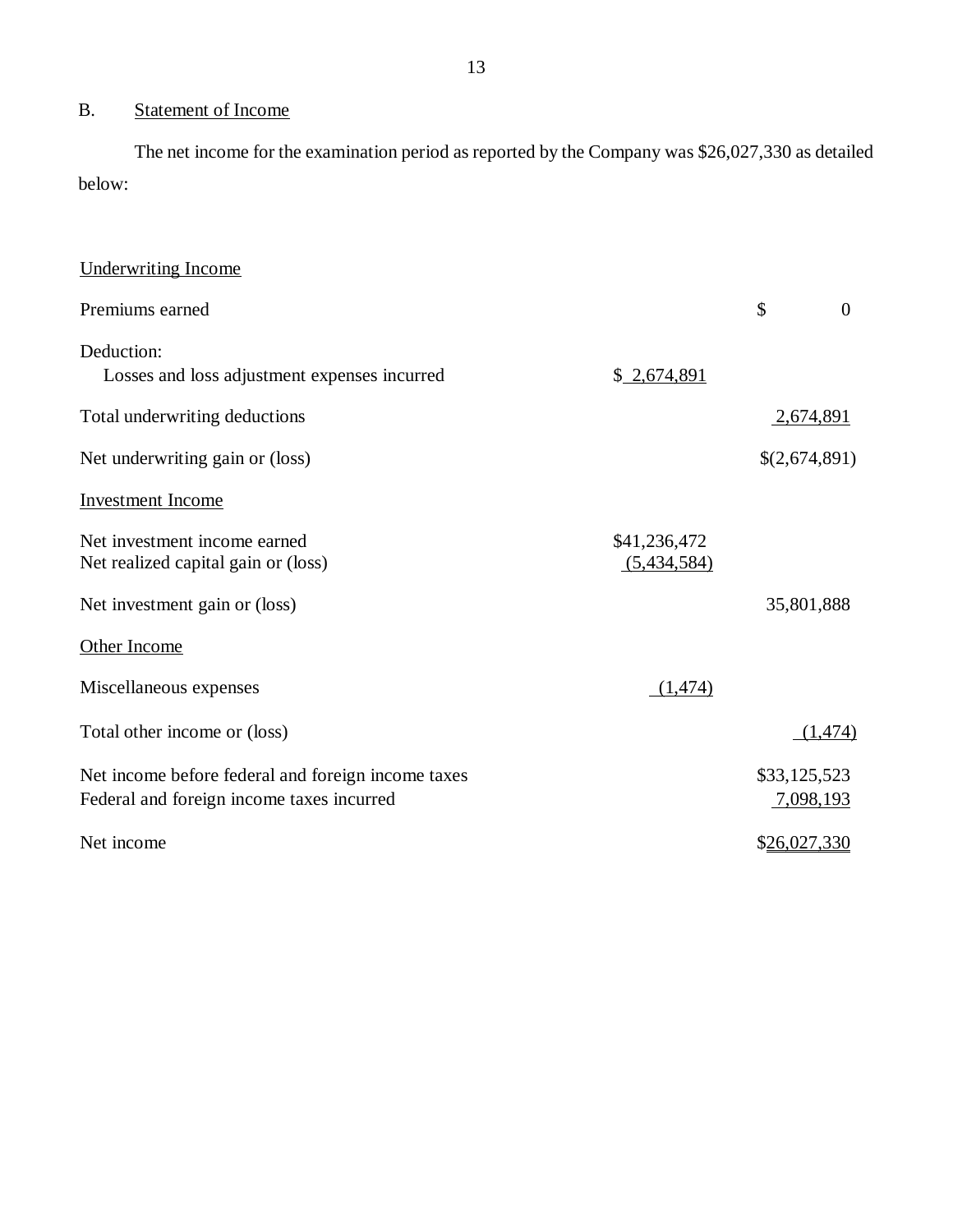### $C_{\cdot}$ Capital and Surplus

 Surplus as regards policyholders increased \$39,483,921 during the four-year examination period January 1, 2014 through December 31, 2017 as reported by the Company, detailed as follows:

### Surplus as regards policyholders as reported by the Company as of December 31, 2013 **\$532,579,791**

|                                                                                        | Gains in<br><b>Surplus</b> | Losses in<br><b>Surplus</b> |            |
|----------------------------------------------------------------------------------------|----------------------------|-----------------------------|------------|
| Net income                                                                             | \$26,027,330               |                             |            |
| Net unrealized capital gains or losses                                                 | 5,876,187                  |                             |            |
| Change in net deferred income tax                                                      | 5,936,210                  |                             |            |
| Change in nonadmitted assets                                                           | 1,644,194                  |                             |            |
| Total gains and losses                                                                 | \$39,483,921               |                             |            |
| Net increase (decrease) in surplus                                                     |                            |                             | 39,483,921 |
| Surplus as regards policyholders as reported by the<br>Company as of December 31, 2017 |                            |                             | \$572.063. |

No adjustments were made to surplus as a result of this examination.

 At December 31, 2017, capital paid in was \$5,000,000 consisting of 5,000 shares of \$1,000 par value per share common stock. Gross paid in and contributed surplus was \$133,800,000 which did not change during the examination period.

### **4. LOSSES AND LOSS ADJUSTMENT EXPENSES**

 Company as of December 31, 2017. The examination analysis of the loss and loss adjustment expense reserves was conducted in accordance with generally accepted actuarial principles and statutory accounting principles, including the NAIC Accounting Practices & Procedures Manual, Statement of Statutory Accounting Principle No. 55 ("SSAP No. 55"). The examination liability for the captioned items of \$15,641,134 is the same as reported by the

The entire liability above is in the auto liability and physical damage lines of business.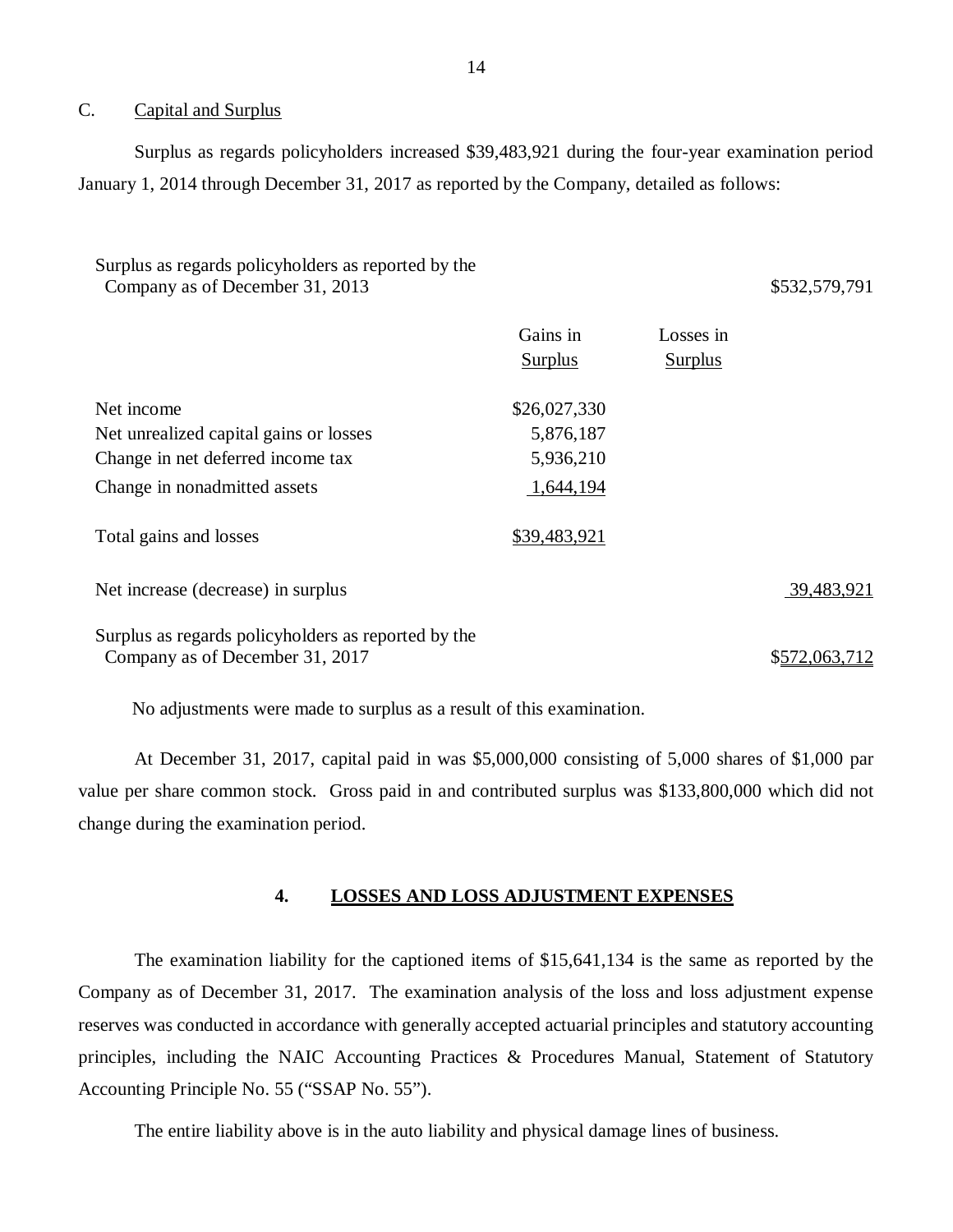### **5. SUBSEQUENT EVENTS**

<span id="page-16-0"></span> Insurance Company, which is owned by Farmers Insurance Exchange (80%), Fire Insurance Exchange (10%) and Truck Insurance Exchange (10%). On April 1, 2018, all outstanding shares of the Company were transferred to Mid-Century

## **6. COMPLIANCE WITH PRIOR REPORT ON EXAMINATION**

 The prior report on examination contained one recommendation as follows (page number refers to the prior report):

### ITEM PAGE NO.

 $A_{1}$  recommendations made regarding its information systems controls. It is recommended that the Company continue to address the 12

The Company has complied with this recommendation.

### **7. SUMMARY OF COMMENTS AND RECOMMENDATIONS**

There are no comments or recommendations in this report.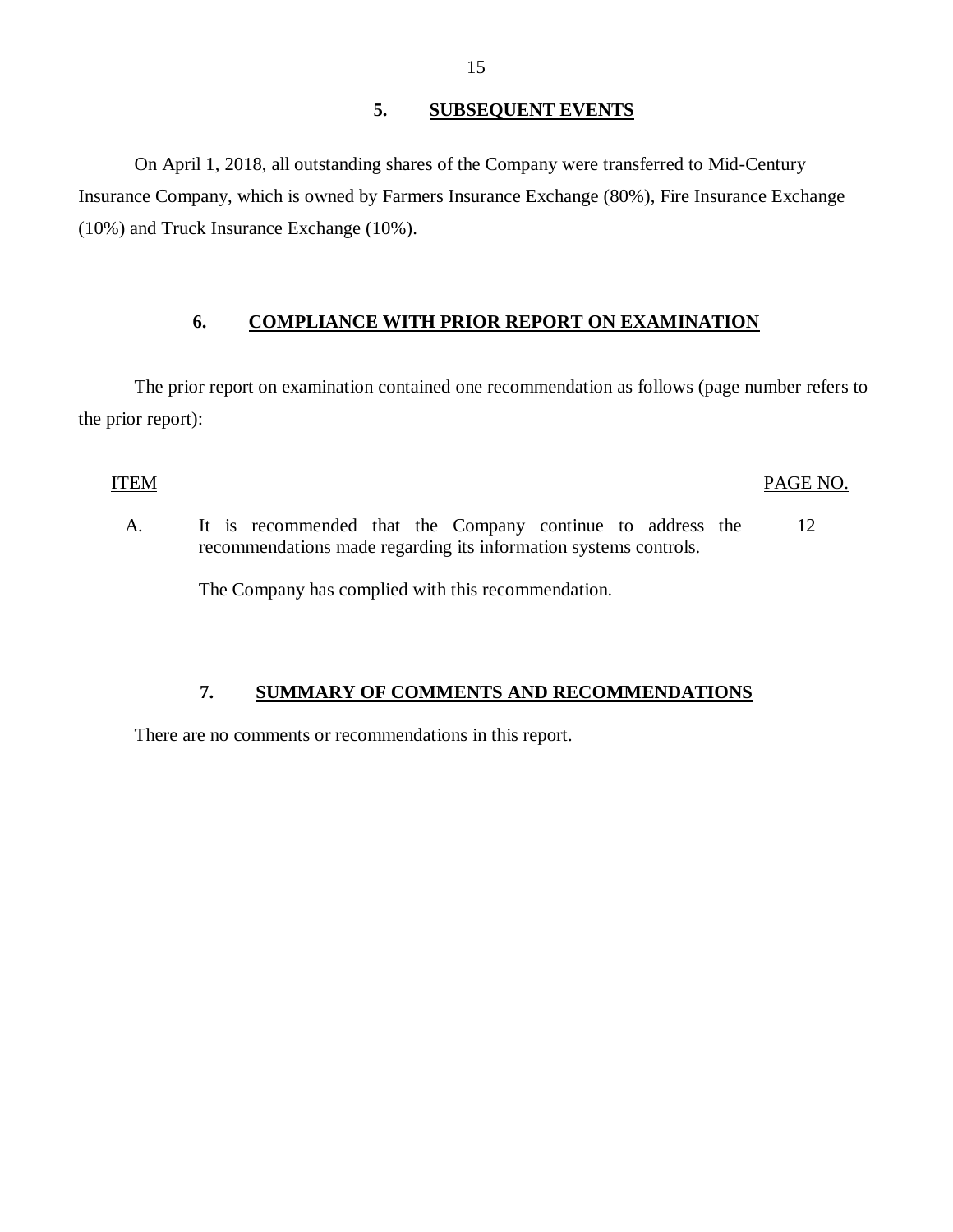Respectfully submitted, Irene Tran, CFE

Senior Insurance Examiner

STATE OF NEW YORK  $\mathcal{E}$ )ss: COUNTY OF NEW YORK )

Irene Tran, being duly sworn, deposes and says that the foregoing report, subscribed by her, is true to the best of her knowledge and belief.

Irene Tran

Subscribed and sworn to before me

this  $144$  day of  $5$  une  $\frac{1}{2019}$ 

Marion Kennede

MARION KENNEDY<br>Notary Public, State of New York<br>No. 01KE6137029 Qualified in Kings County Commision Expires Nov. 14, 202/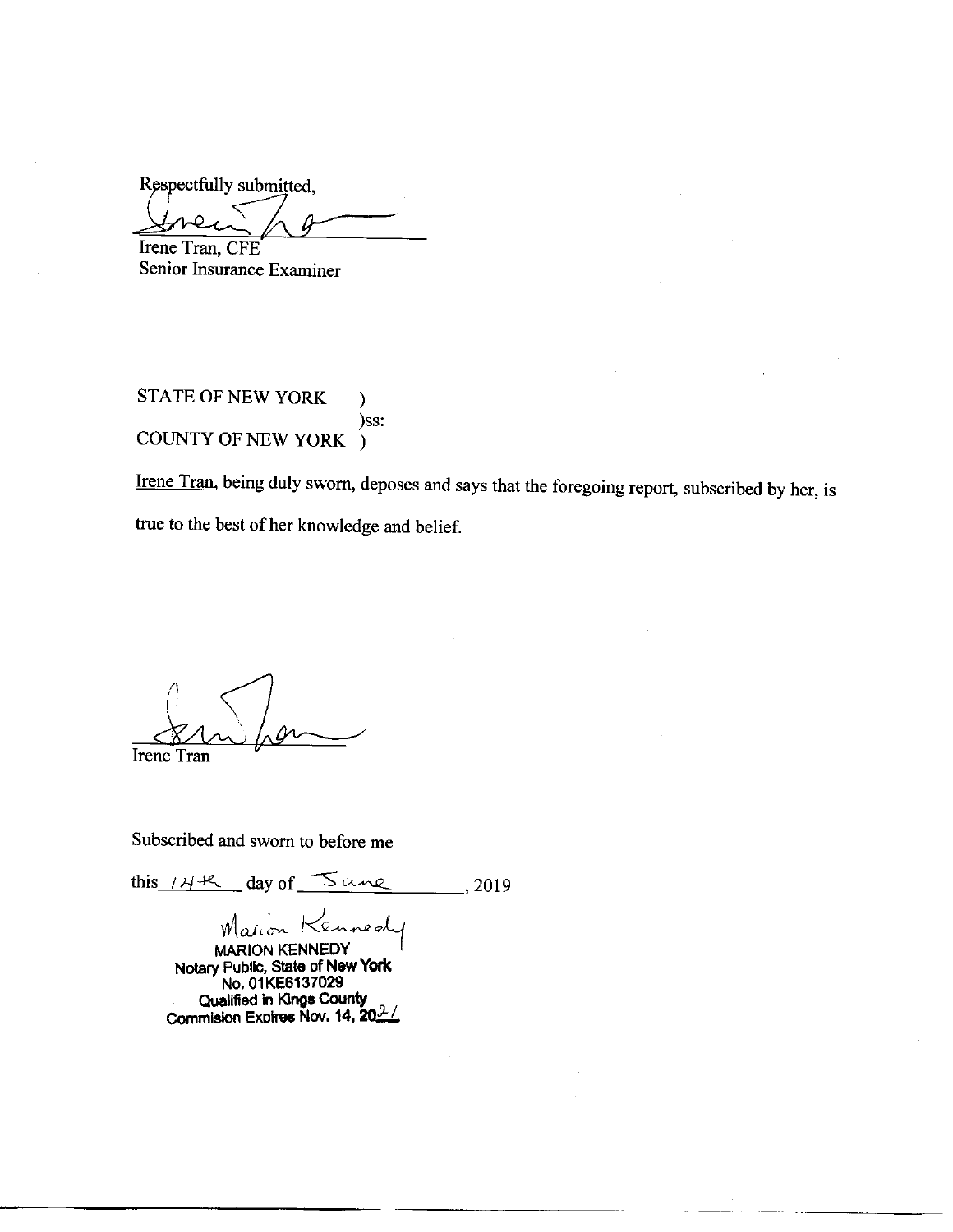APPOINTMENT NO. 31703

## **NEW YORK STATE**

# **DEPARTMENT OF FINANCIAL SERVICES**

I, Maria T. Vullo, Superintendent of Financial Services of the State of New

York, pursuant to the provisions of the Financial Services Law and the Insurance

Law, do hereby appoint:

## MyNghi Irene Tran

as a proper person to examine the affairs of the

**21st Century North America Insurance Company** 

and to make a report to me in writing of the condition of said

## **COMPANY**

with such other information as she shall deem requisite.

In Witness Whereof, I have hereunto subscribed by name and affixed the official Seal of the Department at the City of New York

this 30th day of January, 2018

MARIA T. VULLO Superintendent of Financial Services

 $B_V$ Deputy Bureau Chief